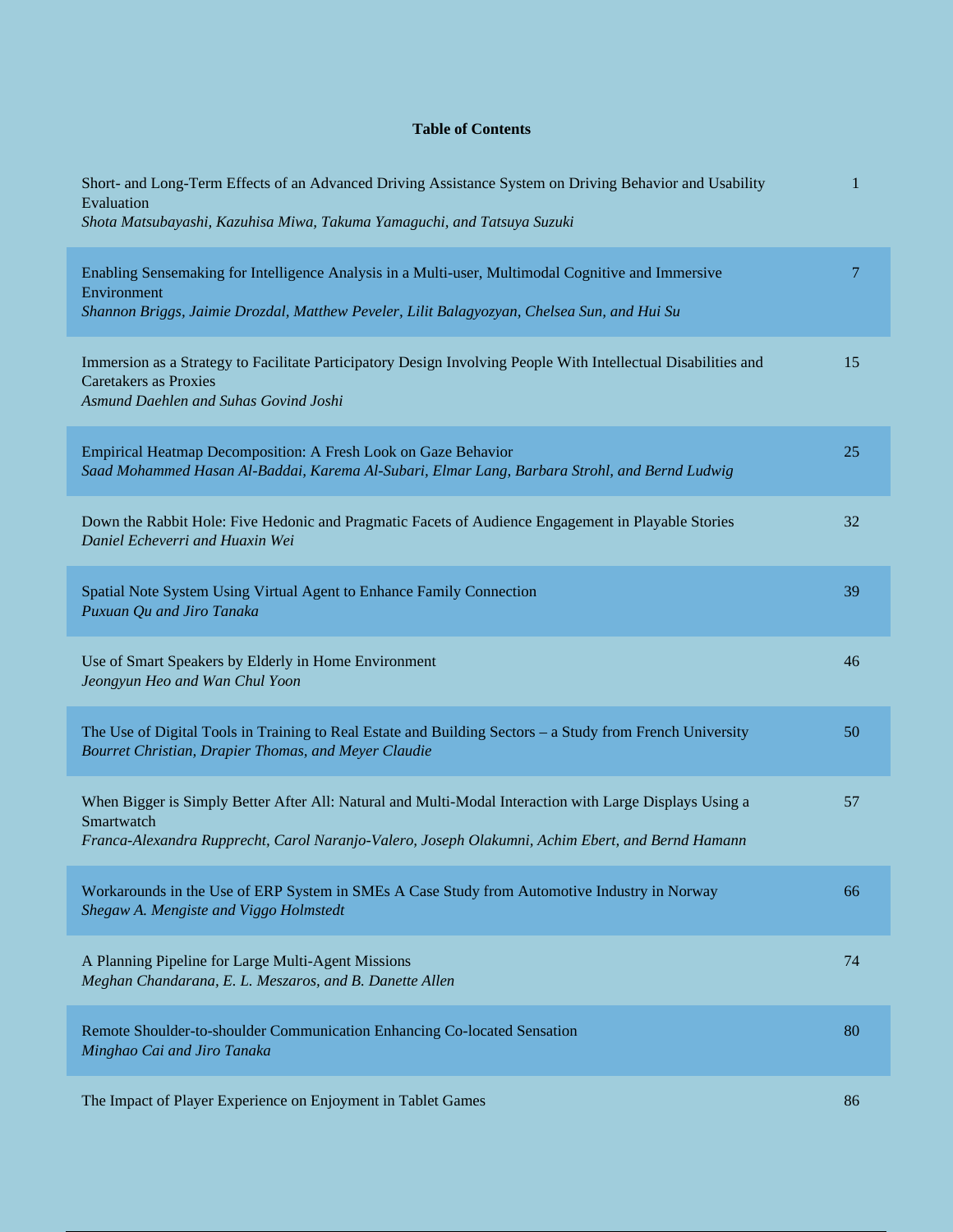*Uttam Kokil*

| Designing an Information Technology Based Voting Solution for Persons with Visual Impairment in Sri Lanka<br>Madhuka Thisuri De Silva, Thushani Weerasinghe, and Kapila Dias                           | 91  |
|--------------------------------------------------------------------------------------------------------------------------------------------------------------------------------------------------------|-----|
| Progress Indicators in Web Surveys Reconsidered - A General Progress Algorithm<br>Thomas Martin Prinz, Raphael Bernhardt, Jan Plotner, and Anja Vetterlein                                             | 101 |
| Stress Detection of Human Using Heart Rate Variability Analysis Based on Low Cost Camera<br>Tafsut Tagnithammou, Antoine Ferszterowski, Lambert Trenoras, and Eric Monacelli                           | 108 |
| Introducing Augmented Reality-Ready Head-Worn Displays to Support Workers on the Shop Floor of a Car<br><b>Production Line</b><br>Sebastian Felix Rauh, Diep Nguyen, Stephan Bolch, and Gerrit Meixner | 117 |
| A User Centered Design Roadmap for Researchers and Designers Working with Visually Impaired and Blind<br>Children<br>Zainab AlMeraj and Asmaa Alsumait                                                 | 126 |
| Teaching an Alien: Children Recommending What and How to Learn<br>Monica Landoni, Emiliana Murgia, Fabrizio Gramuglio, and Giorgio Manfredi                                                            | 132 |
| Supporting Improvisatory Story Creation for Children by Storing Their Storytelling<br>Yuto Suzuki, Shumpei Akahoshi, and Mitsunori Matsushita                                                          | 135 |
| The Role of Physical Prototyping in Participatory Design with Older Adults<br>Heidi Brathen, Harald Maartmann-Moe, and Trenton Schulz                                                                  | 141 |
| Comparison of Nursing Personnel's User Experiences of Four Types of Assistive Robots: Challenges Include<br>Knowledge and Safety Issues<br>Iina Aaltonen, Tuuli Turja, and Marketta Niemela            | 147 |
| A First Postural Tracking Using a Kinect v2 Sensor During an Immersive Wheelchair Driving Simulation<br>Franck Pouvrasseau, Eric Monacelli, and Sebastien Charles                                      | 154 |
| Assessing the Impact of Muscular Fatigue on Myoelectric Signals Using Myo Armband<br>Sudhir Sharma, Volker Steuber, and Farshid Amirabdollahian                                                        | 159 |
| You are the Mind of a Robot --- Tele-existence for Adults and Children<br>Vladimir Estivill-Castro and Vladimir Sukhov                                                                                 | 165 |
| Gamified Point System Based On Mobile Devices<br>Boyang Liu and Jiro Tanaka                                                                                                                            | 174 |